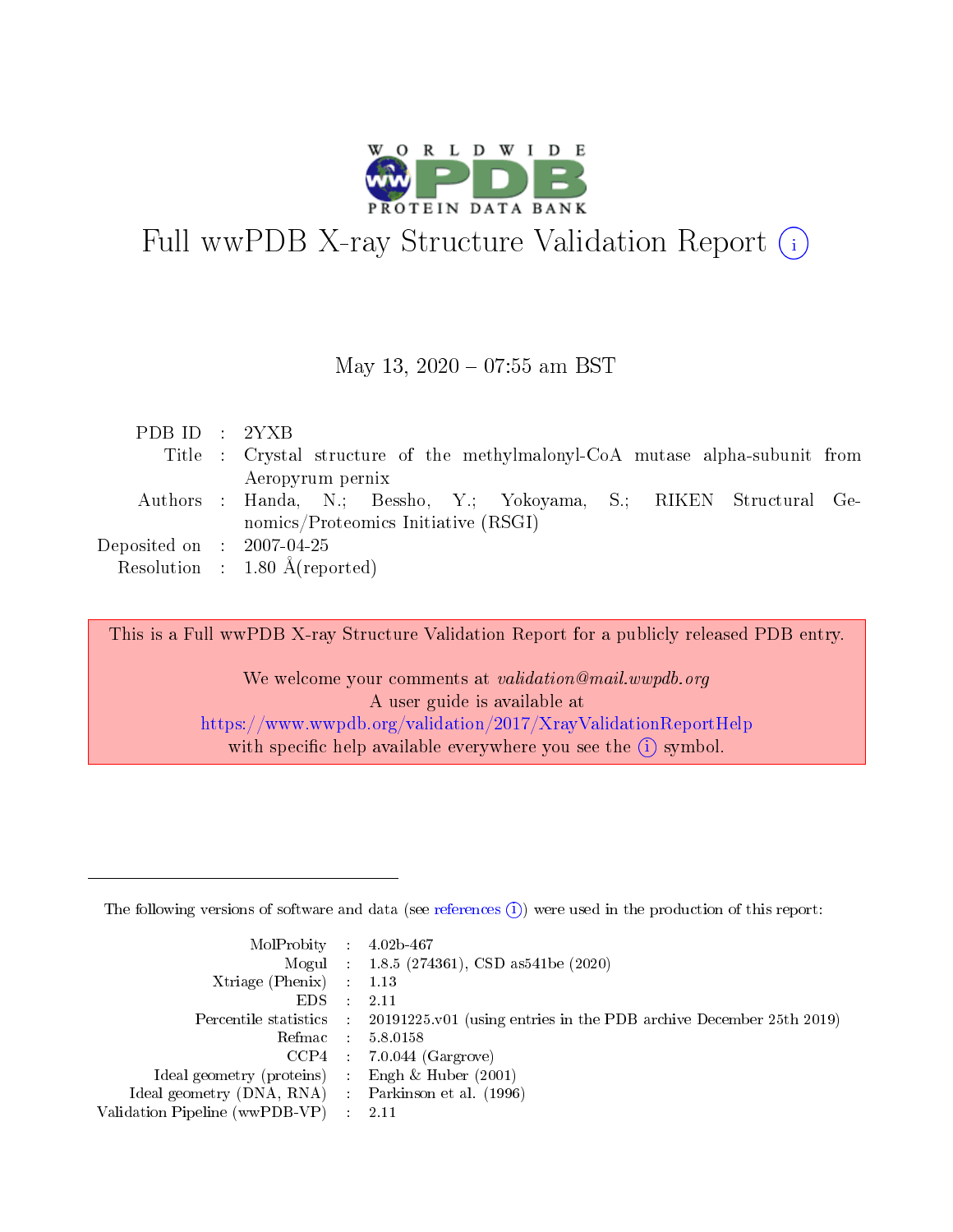# 1 [O](https://www.wwpdb.org/validation/2017/XrayValidationReportHelp#overall_quality)verall quality at a glance  $(i)$

The following experimental techniques were used to determine the structure: X-RAY DIFFRACTION

The reported resolution of this entry is 1.80 Å.

Percentile scores (ranging between 0-100) for global validation metrics of the entry are shown in the following graphic. The table shows the number of entries on which the scores are based.



| Metric                | Whole archive        | <b>Similar resolution</b>                                              |
|-----------------------|----------------------|------------------------------------------------------------------------|
|                       | $(\#\text{Entries})$ | $(\#\text{Entries},\,\text{resolution}\,\,\text{range}(\textup{\AA}))$ |
| $R_{free}$            | 130704               | $5950(1.80-1.80)$                                                      |
| Clashscore            | 141614               | $6793(1.80-1.80)$                                                      |
| Ramachandran outliers | 138981               | 6697 $(1.80-1.80)$                                                     |
| Sidechain outliers    | 138945               | 6696 (1.80-1.80)                                                       |
| RSRZ outliers         | 127900               | $5850(1.80-1.80)$                                                      |

The table below summarises the geometric issues observed across the polymeric chains and their fit to the electron density. The red, orange, yellow and green segments on the lower bar indicate the fraction of residues that contain outliers for  $>=3, 2, 1$  and 0 types of geometric quality criteria respectively. A grey segment represents the fraction of residues that are not modelled. The numeric value for each fraction is indicated below the corresponding segment, with a dot representing fractions <=5% The upper red bar (where present) indicates the fraction of residues that have poor fit to the electron density. The numeric value is given above the bar.

| Mol | $\cap$ hain | Length  | Quality of chain |     |                 |     |  |  |  |
|-----|-------------|---------|------------------|-----|-----------------|-----|--|--|--|
|     |             |         | 5%               |     |                 |     |  |  |  |
| л.  | . .         | $161\,$ | 62%              | 22% | $\cdot$ $\cdot$ | 14% |  |  |  |

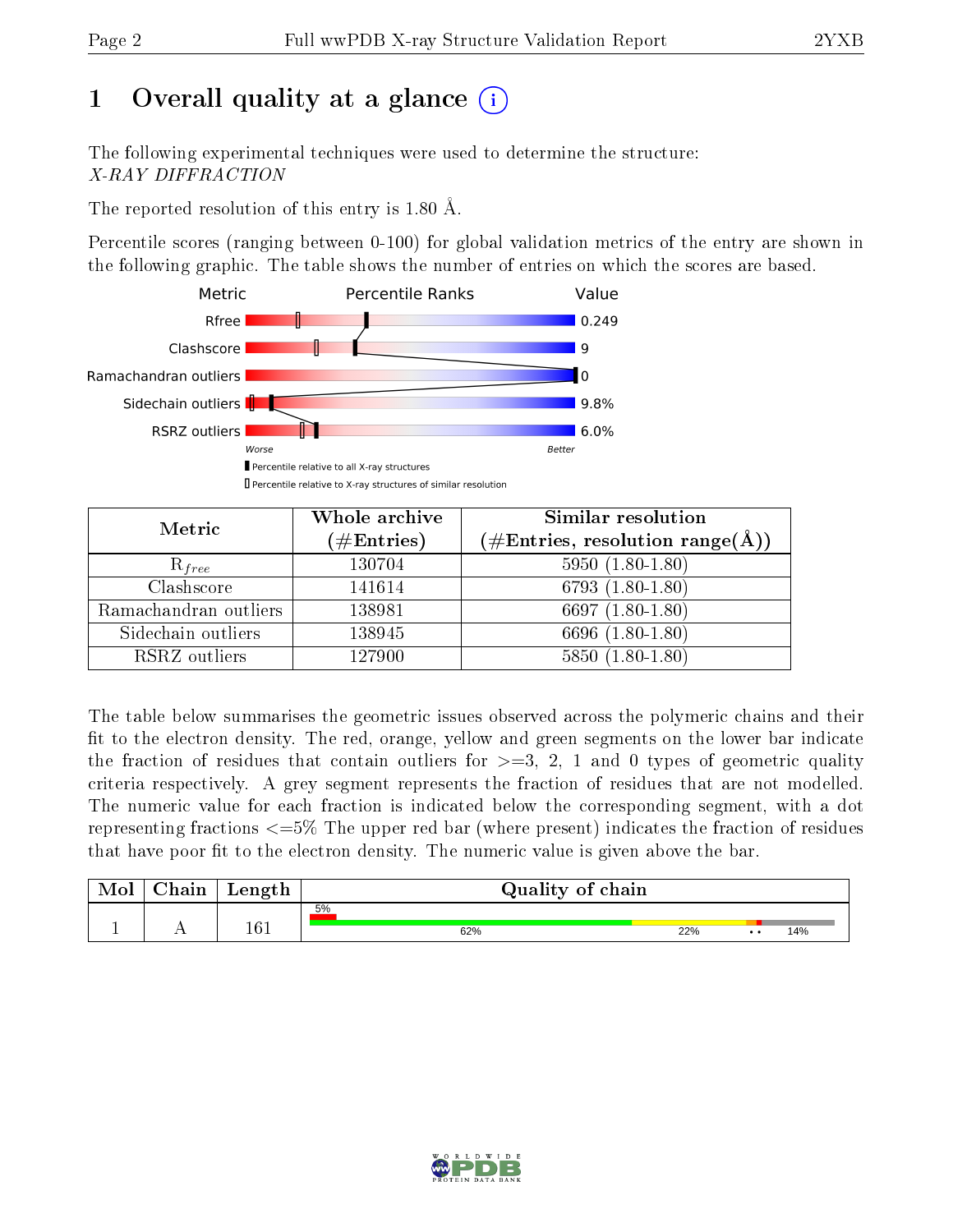# 2 Entry composition (i)

There are 2 unique types of molecules in this entry. The entry contains 1153 atoms, of which 0 are hydrogens and 0 are deuteriums.

In the tables below, the ZeroOcc column contains the number of atoms modelled with zero occupancy, the AltConf column contains the number of residues with at least one atom in alternate conformation and the Trace column contains the number of residues modelled with at most 2 atoms.

Molecule 1 is a protein called Coenzyme B12-dependent mutase.

| Mol | $\cap$ hain | Residues | Atoms                  |     |     | $\rm ZeroOcc$   AltConf   Trace |    |  |  |
|-----|-------------|----------|------------------------|-----|-----|---------------------------------|----|--|--|
|     |             | 139      | $\text{Total}$<br>1074 | 676 | 199 | 194                             | Sе |  |  |

• Molecule 2 is water.

|  | $Mol$   Chain   Residues | Atoms | $^{\shortmid}$ ZeroOcc $\mid$ AltConf $_{\shortmid}$ |  |
|--|--------------------------|-------|------------------------------------------------------|--|
|  |                          | Total |                                                      |  |

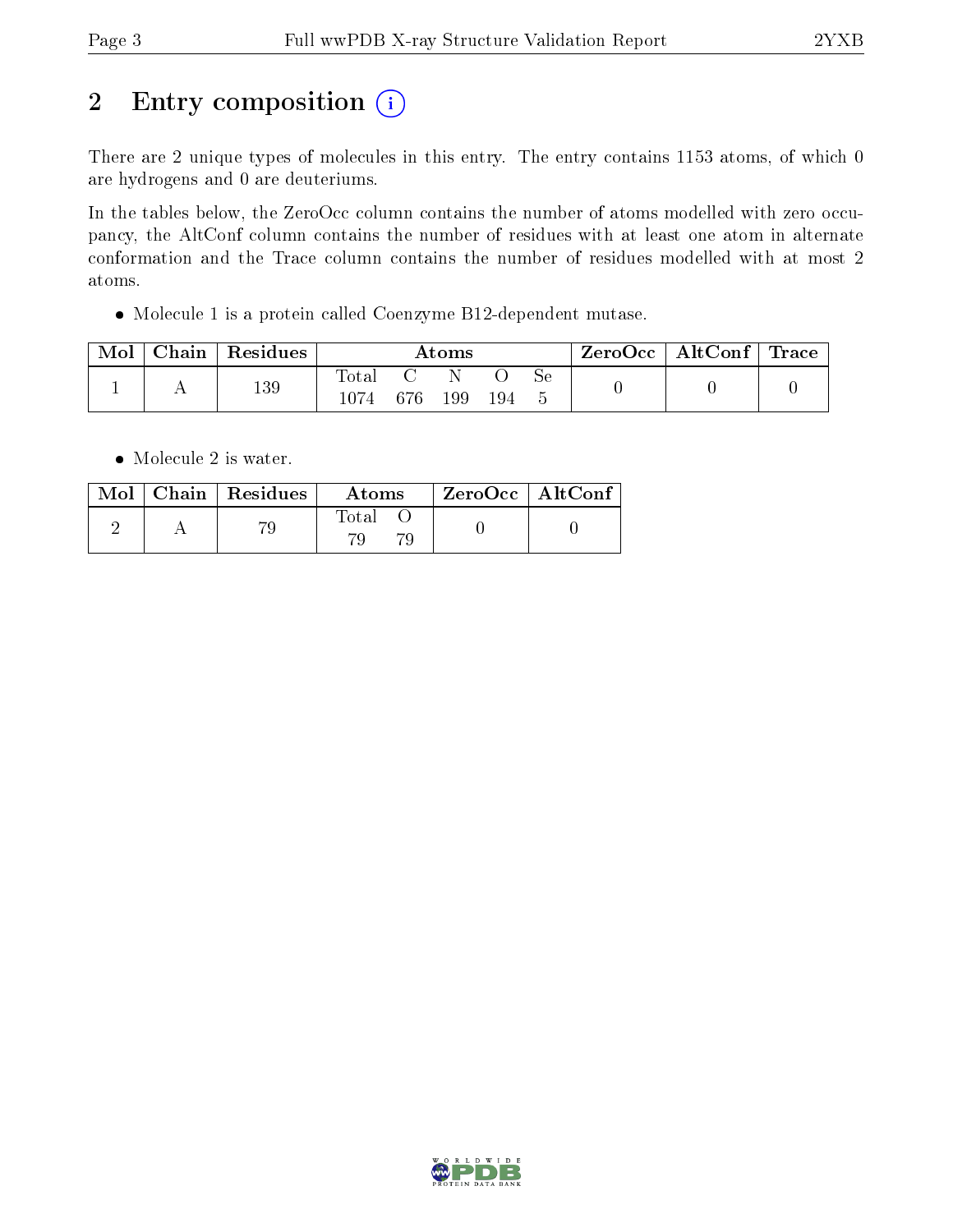## 3 Residue-property plots  $(i)$

These plots are drawn for all protein, RNA and DNA chains in the entry. The first graphic for a chain summarises the proportions of the various outlier classes displayed in the second graphic. The second graphic shows the sequence view annotated by issues in geometry and electron density. Residues are color-coded according to the number of geometric quality criteria for which they contain at least one outlier: green  $= 0$ , yellow  $= 1$ , orange  $= 2$  and red  $= 3$  or more. A red dot above a residue indicates a poor fit to the electron density (RSRZ  $> 2$ ). Stretches of 2 or more consecutive residues without any outlier are shown as a green connector. Residues present in the sample, but not in the model, are shown in grey.

• Molecule 1: Coenzyme B12-dependent mutase



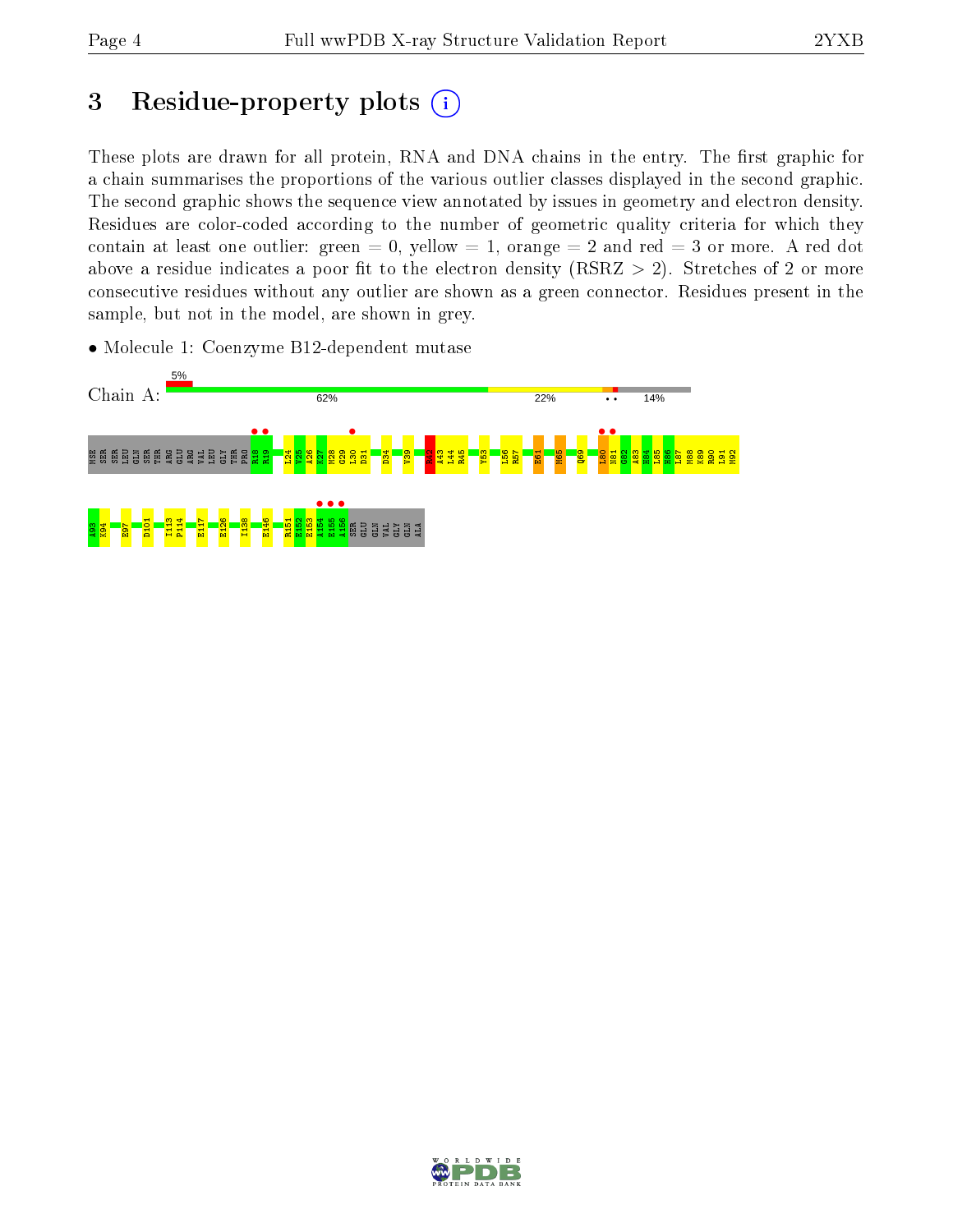## 4 Data and refinement statistics  $(i)$

| Property                                                         | Value                                                  | Source     |
|------------------------------------------------------------------|--------------------------------------------------------|------------|
| Space group                                                      | P 21 21 21                                             | Depositor  |
| Cell constants                                                   | $42.90\overline{\text{A}}$<br>$51.13\text{\AA}$ 54.56Å | Depositor  |
| a, b, c, $\alpha$ , $\beta$ , $\gamma$                           | $90.00^{\circ}$<br>$90.00^{\circ}$<br>$90.00^\circ$    |            |
| Resolution $(A)$                                                 | 37.27<br>$-1.80$                                       | Depositor  |
|                                                                  | $37.31 - 1.80$                                         | <b>EDS</b> |
| $\%$ Data completeness                                           | $99.6(37.27-1.80)$                                     | Depositor  |
| (in resolution range)                                            | 99.5 (37.31-1.80)                                      | <b>EDS</b> |
| $R_{merge}$                                                      | (Not available)                                        | Depositor  |
| $\mathrm{R}_{sym}$                                               | 0.07                                                   | Depositor  |
| $\langle I/\sigma(I) \rangle^{-1}$                               | 2.53 (at $1.81\text{\AA}$ )                            | Xtriage    |
| Refinement program                                               | REFMAC 5.1.24                                          | Depositor  |
|                                                                  | 0.212<br>0.247<br>$\mathcal{A}^{\mathcal{A}}$ .        | Depositor  |
| $R, R_{free}$                                                    | $0.222$ ,<br>0.249                                     | DCC        |
| $R_{free}$ test set                                              | 552 reflections $(4.79\%)$                             | wwPDB-VP   |
| Wilson B-factor $(A^2)$                                          | 29.2                                                   | Xtriage    |
| Anisotropy                                                       | 0.181                                                  | Xtriage    |
| Bulk solvent $k_{sol}(\text{e}/\text{A}^3), B_{sol}(\text{A}^2)$ | $0.34$ , 47.8                                          | <b>EDS</b> |
| L-test for $\mathrm{twinning}^2$                                 | $< L >$ = 0.49, $< L2$ = 0.33                          | Xtriage    |
| Estimated twinning fraction                                      | No twinning to report.                                 | Xtriage    |
| $\overline{F_o}, \overline{F_c}$ correlation                     | 0.94                                                   | <b>EDS</b> |
| Total number of atoms                                            | 1153                                                   | wwPDB-VP   |
| Average B, all atoms $(A^2)$                                     | 37.0                                                   | wwPDB-VP   |

Xtriage's analysis on translational NCS is as follows: The largest off-origin peak in the Patterson function is  $8.53\%$  of the height of the origin peak. No significant pseudotranslation is detected.

<sup>&</sup>lt;sup>2</sup>Theoretical values of  $\langle |L| \rangle$ ,  $\langle L^2 \rangle$  for acentric reflections are 0.5, 0.333 respectively for untwinned datasets, and 0.375, 0.2 for perfectly twinned datasets.



<span id="page-4-1"></span><span id="page-4-0"></span><sup>1</sup> Intensities estimated from amplitudes.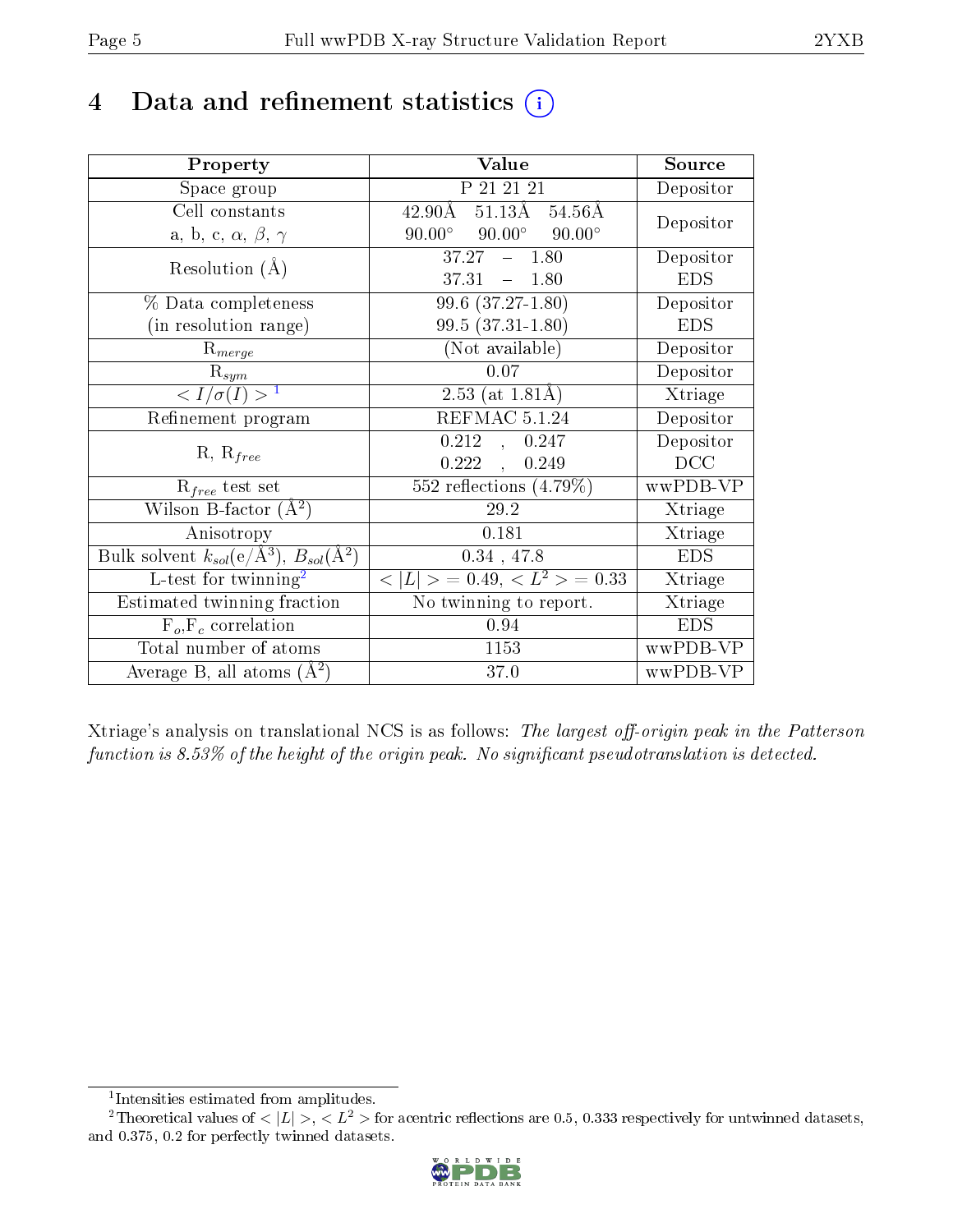# 5 Model quality  $(i)$

### 5.1 Standard geometry  $(i)$

The Z score for a bond length (or angle) is the number of standard deviations the observed value is removed from the expected value. A bond length (or angle) with  $|Z| > 5$  is considered an outlier worth inspection. RMSZ is the root-mean-square of all Z scores of the bond lengths (or angles).

| Mol | Chain |          | Bond lengths       | Bond angles |                  |  |
|-----|-------|----------|--------------------|-------------|------------------|--|
|     |       | RMSZ     | # $ Z  > 5$        | RMSZ        | # $ Z  > 5$      |  |
|     |       | $1.30\,$ | $4/1081$ $(0.4\%)$ | 1.21        | $5/1445$ (0.3\%) |  |

All (4) bond length outliers are listed below:

| Mol | Chain | $\operatorname{Res}$ | Type | Atoms       |         | Observed $(A)$ | Ideal(A) |
|-----|-------|----------------------|------|-------------|---------|----------------|----------|
|     |       | 88                   | MSE. | $SE$ - $CE$ | $-6.68$ | $1.56\,$       | 1.95     |
|     |       | 53                   |      | $CD2-CE2$   | $-6.13$ | 1.30           | 1.39     |
|     |       | 92                   | MSE  | SE-CE       | $-5.88$ | $1.60\,$       | 1.95     |
|     |       | 146                  |      | CD-OE2      | $-5.07$ | $1.20\,$       | 1.25     |

All (5) bond angle outliers are listed below:

| Mol | Chain | Res | Type | Atoms        | Z       | Observed $(^\circ)$ | $Ideal(^o)$ |
|-----|-------|-----|------|--------------|---------|---------------------|-------------|
|     |       | 34  | A SP | $CB-CG-OD2$  | 6.99    | 124.59              | 118.30      |
|     |       | 31  | A SP | $CB-CG-OD2$  | 6.91    | 124.52              | 118.30      |
|     |       | 151 | ARG  | $NE- CZ-NH1$ | 6.90    | 123.75              | 120.30      |
|     |       | 42  | ARG  | $NE- CZ-NH2$ | $-6.84$ | 116.88              | 120.30      |
|     |       | 151 | ARG  | $NE- CZ-NH2$ | -5.05   | 11777               | 120.30      |

There are no chirality outliers.

There are no planarity outliers.

### 5.2 Too-close contacts  $(i)$

In the following table, the Non-H and H(model) columns list the number of non-hydrogen atoms and hydrogen atoms in the chain respectively. The H(added) column lists the number of hydrogen atoms added and optimized by MolProbity. The Clashes column lists the number of clashes within the asymmetric unit, whereas Symm-Clashes lists symmetry related clashes.

|  |  |  | Mol   Chain   Non-H   H(model)   H(added)   Clashes   Symm-Clashes |
|--|--|--|--------------------------------------------------------------------|
|  |  |  |                                                                    |

Continued on next page...

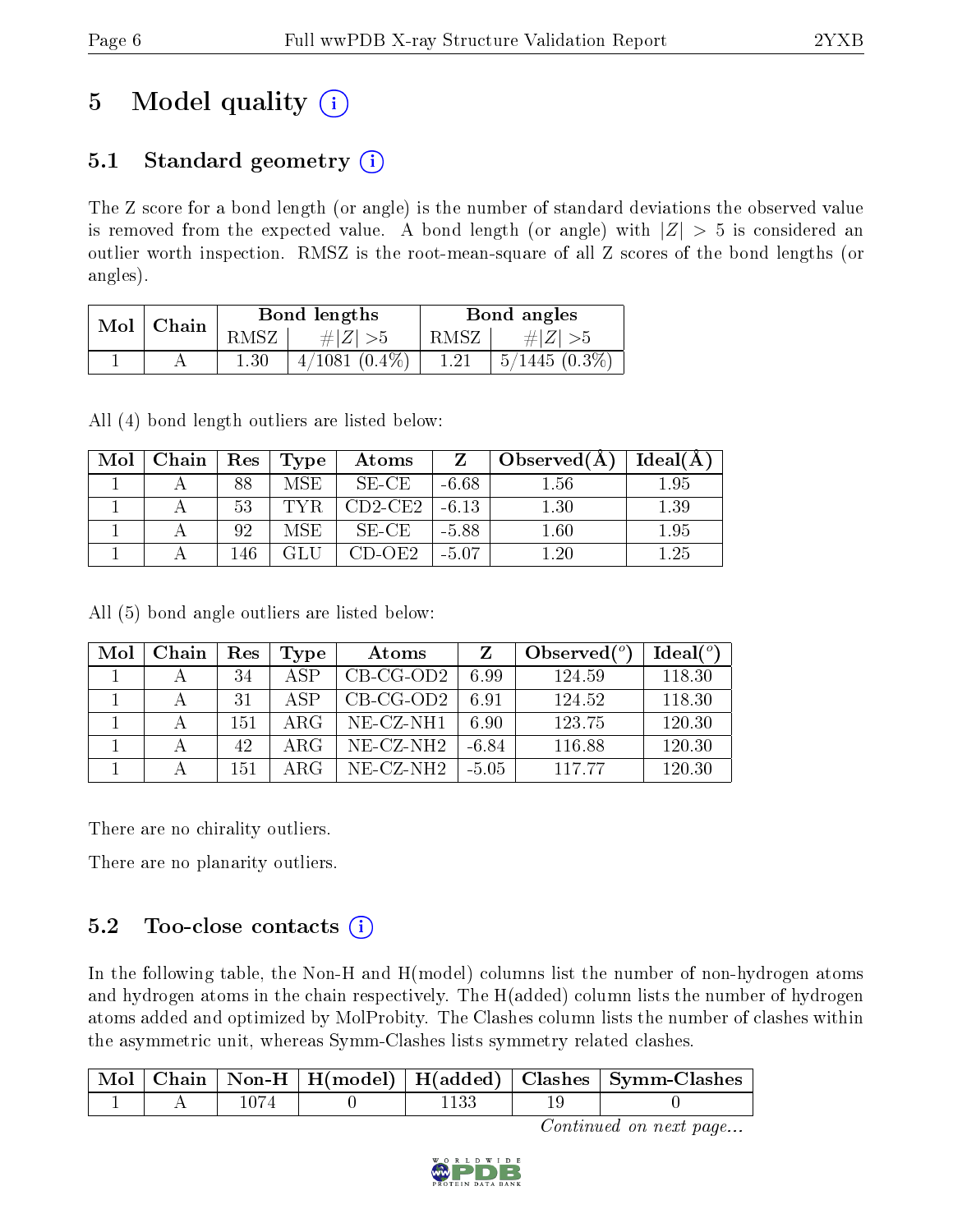Continued from previous page...

| Mol |  |  | Chain   Non-H   H(model)   H(added)   Clashes   Symm-Clashes |
|-----|--|--|--------------------------------------------------------------|
|     |  |  |                                                              |
|     |  |  |                                                              |

The all-atom clashscore is defined as the number of clashes found per 1000 atoms (including hydrogen atoms). The all-atom clashscore for this structure is 9.

All (19) close contacts within the same asymmetric unit are listed below, sorted by their clash magnitude.

| Atom-1             | Atom-2               | Interatomic    | Clash          |  |
|--------------------|----------------------|----------------|----------------|--|
|                    |                      | distance $(A)$ | (A)<br>overlap |  |
| 1:A:24:LEU:HDI1    | 1:A:26:ALA:HB2       | 1.69           | 0.75           |  |
| 1: A:30: LEU:O     | 1: A:80: LEU: HD11   | 1.90           | 0.72           |  |
| 1: A:94: LYS: NZ   | 1:A:97:GLU:OE2       | 2.22           | 0.59           |  |
| 1: A:29: GLY:O     | 1: A:57: ARG:HD2     | 2.05           | 0.57           |  |
| 1:A:24:LEU:CD1     | 1:A:26:ALA:HB2       | 2.38           | 0.54           |  |
| 1:A:44:LEU:HD23    | 1: A: 138: ILE: HD13 | 1.90           | 0.52           |  |
| 1: A:39: VAL:HG13  | 1:A:42:ARG:HH22      | 1.75           | 0.52           |  |
| 1: A: 45: ARG: NH1 | 2:A:220:HOH:O        | 2.42           | 0.52           |  |
| 1: A:28: MSE:CE    | 1: A:87: LEU:HB3     | 2.43           | 0.48           |  |
| 1:A:42:ARG:HH21    | 1:A:43:ALA:HB2       | 1.79           | 0.47           |  |
| 1: A:61: GLU:OE2   | 1: A:90: ARG: NH2    | 2.48           | 0.45           |  |
| 1: A:80:LEU:CD1    | 1:A:81:ASN:H         | 2.32           | 0.42           |  |
| 1: A:39: VAL: HG13 | 1: A: 42: ARG: NH2   | 2.33           | 0.42           |  |
| 1: A:126: GLU:OE2  | 2: A:237:HOH:O       | 2.21           | 0.42           |  |
| 1:A:44:LEU:HD23    | 1: A: 138: ILE: CD1  | 2.50           | 0.42           |  |
| 1: A:24:LEU:C      | 1: A:24:LEU:HD13     | 2.40           | 0.41           |  |
| 1:A:113:ILE:N      | 1:A:114:PRO:CD       | 2.83           | 0.41           |  |
| 1: A:83: ALA:O     | 1: A:87: LEU:HD23    | 2.21           | 0.41           |  |
| 1: A:65: MSE:SE    | 1: A:69: GLN:OE1     | 2.90           | $0.40\,$       |  |

There are no symmetry-related clashes.

### 5.3 Torsion angles (i)

#### 5.3.1 Protein backbone (i)

In the following table, the Percentiles column shows the percent Ramachandran outliers of the chain as a percentile score with respect to all X-ray entries followed by that with respect to entries of similar resolution.

The Analysed column shows the number of residues for which the backbone conformation was analysed, and the total number of residues.

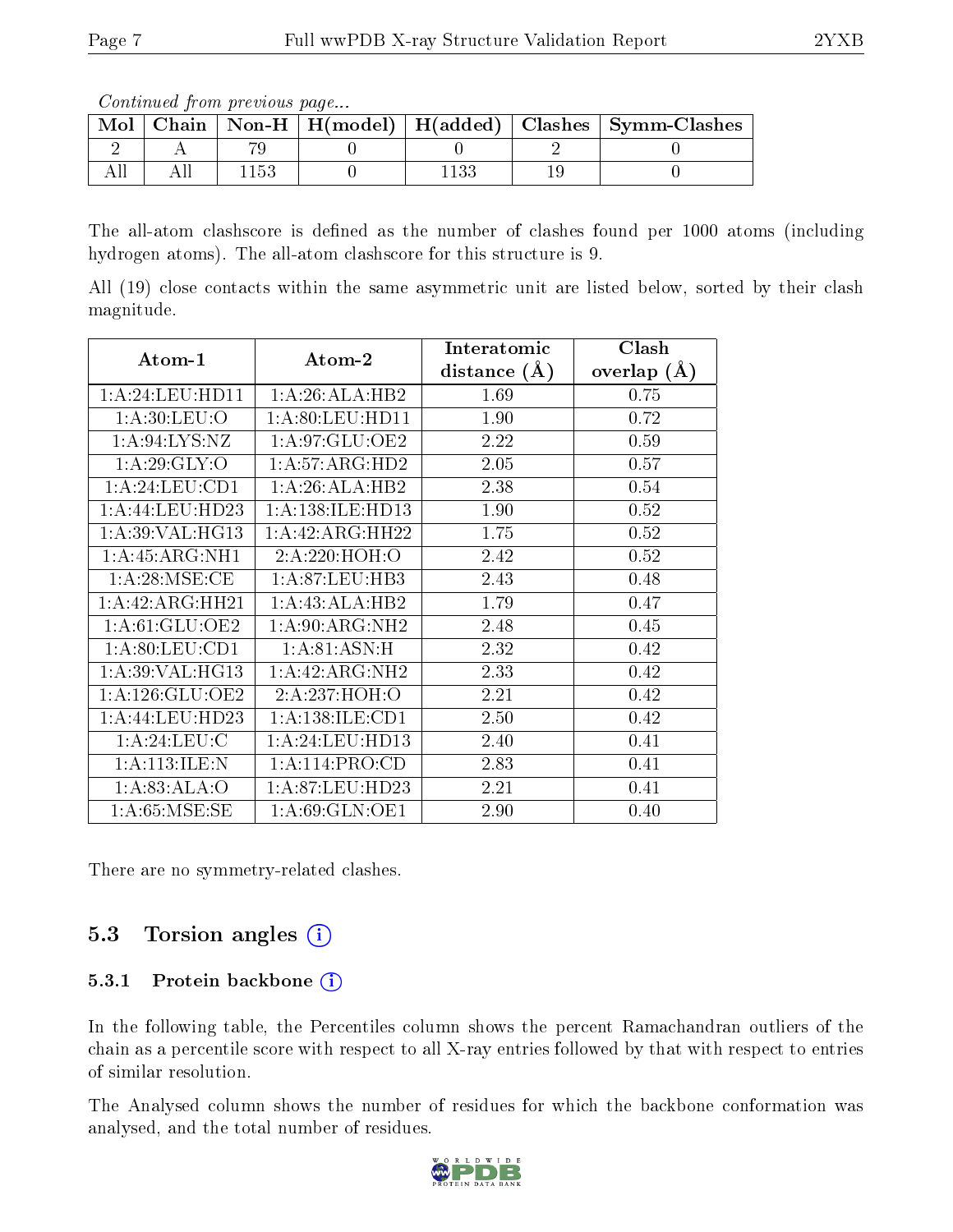| $\mid$ Mol $\mid$ Chain $\mid$ | Analysed                                  |  | Favoured   Allowed   Outliers   Percentiles                                        |
|--------------------------------|-------------------------------------------|--|------------------------------------------------------------------------------------|
|                                | $\mid$ 137/161 (85%)   135 (98%)   2 (2%) |  | $\begin{array}{ c c c c c }\n\hline\n\multicolumn{1}{ c }{100} & 100\n\end{array}$ |

There are no Ramachandran outliers to report.

#### 5.3.2 Protein sidechains (i)

In the following table, the Percentiles column shows the percent sidechain outliers of the chain as a percentile score with respect to all X-ray entries followed by that with respect to entries of similar resolution.

The Analysed column shows the number of residues for which the sidechain conformation was analysed, and the total number of residues.

| $\mid$ Mol $\mid$ Chain | Analysed        | $\,$ Rotameric   Outliers   Percentiles |                         |  |
|-------------------------|-----------------|-----------------------------------------|-------------------------|--|
|                         | $112/125(90\%)$ | $101 (90\%) \mid 11 (10\%)$             | $\boxed{8}$ $\boxed{2}$ |  |

All (11) residues with a non-rotameric sidechain are listed below:

| Mol          | Chain | Res | Type       |
|--------------|-------|-----|------------|
| 1            | А     | 42  | $\rm{ARG}$ |
| 1            | А     | 56  | LEU        |
| 1            | A     | 61  | GLU        |
| $\mathbf{1}$ | A     | 65  | MSE        |
| $\mathbf{1}$ | А     | 80  | LEU        |
| 1            | А     | 85  | LEU        |
| 1            | А     | 89  | <b>LYS</b> |
| 1            | A     | 91  | LEU        |
| 1            | А     | 101 | ASP        |
| 1            | А     | 117 | GLU        |
|              | А     | 153 | GLU        |

Some sidechains can be flipped to improve hydrogen bonding and reduce clashes. All (1) such sidechains are listed below:

| Mol | Chain | $\perp$ $\mathbf{Res}$ | L'ype |
|-----|-------|------------------------|-------|
|     |       |                        |       |

#### 5.3.3 RNA [O](https://www.wwpdb.org/validation/2017/XrayValidationReportHelp#rna)i

There are no RNA molecules in this entry.

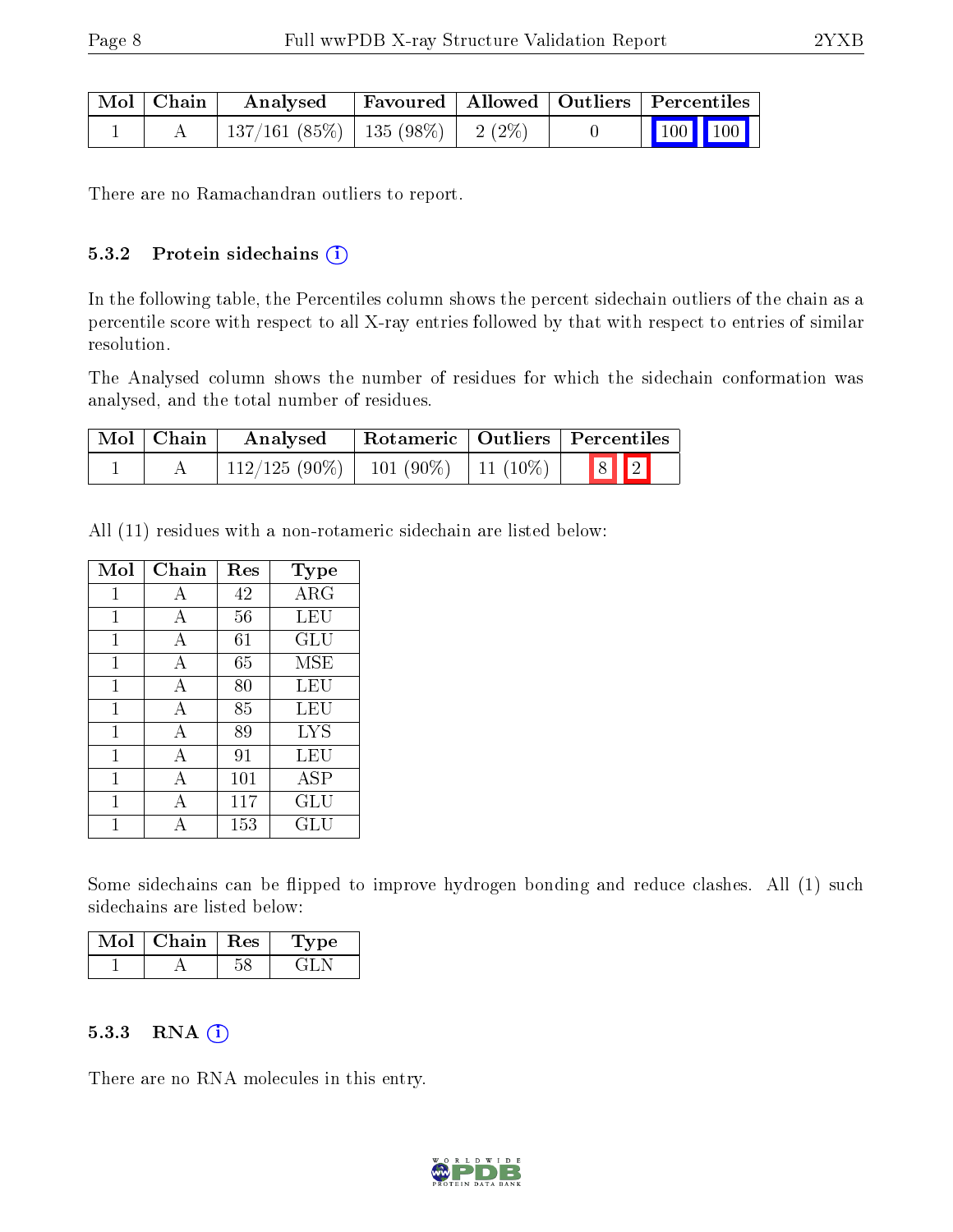### 5.4 Non-standard residues in protein, DNA, RNA chains (i)

There are no non-standard protein/DNA/RNA residues in this entry.

### 5.5 Carbohydrates (i)

There are no carbohydrates in this entry.

### 5.6 Ligand geometry (i)

There are no ligands in this entry.

#### 5.7 [O](https://www.wwpdb.org/validation/2017/XrayValidationReportHelp#nonstandard_residues_and_ligands)ther polymers  $(i)$

There are no such residues in this entry.

### 5.8 Polymer linkage issues (i)

There are no chain breaks in this entry.